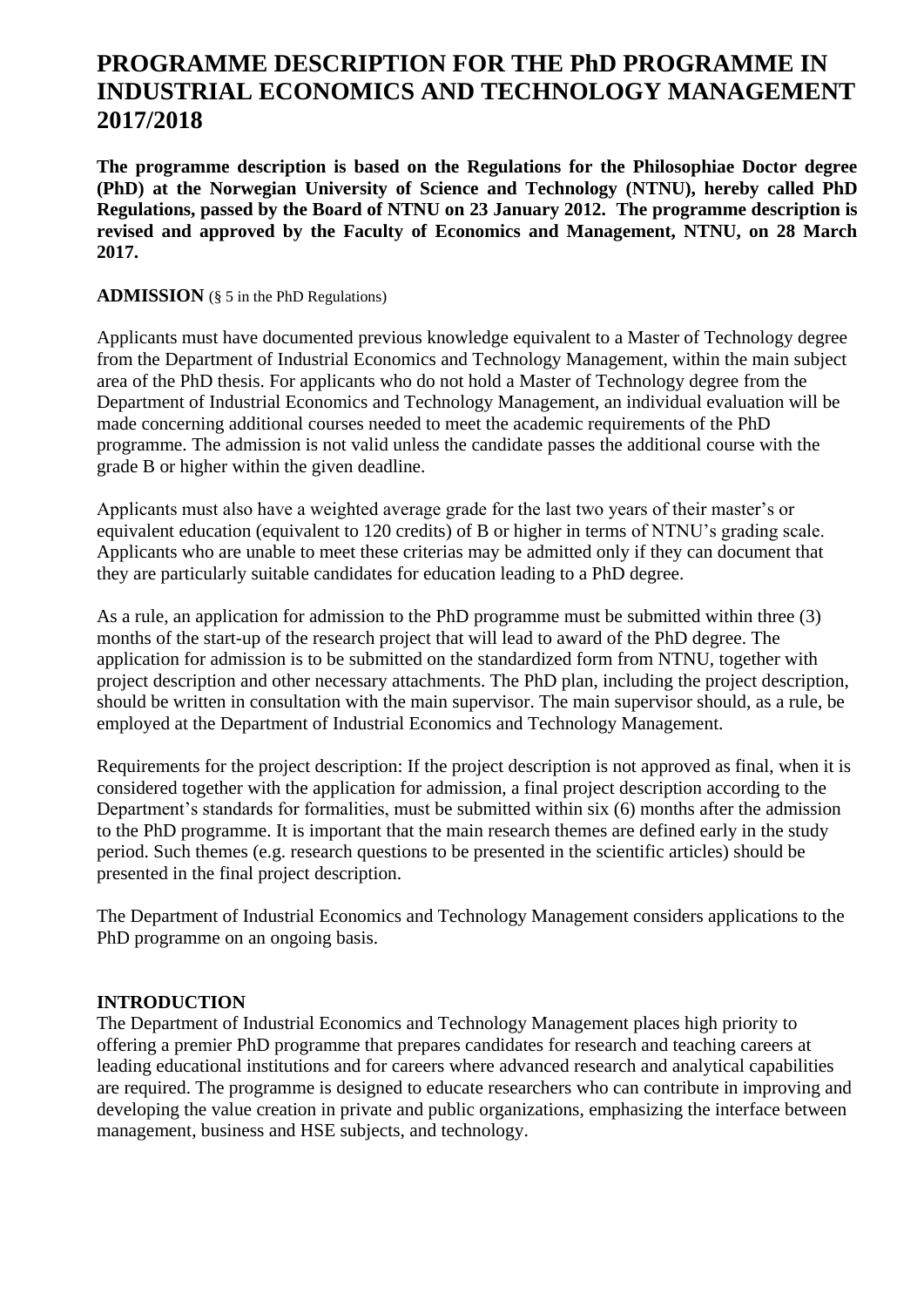# **LEARNING OUTCOME**

A candidate who has completed the education is expected to have achieved the following learning outcomes, defined in knowledge, skills and competence:

# **Knowledge**

- is at the forefront of knowledge in their field of study
- masters the methods of the field and is familiar with relevant issues of philosophy of science
- is able to consider the usefulness and application of various methods and processes in research and scientific projects

## **Skills**

- is able to present problems for, plan and conduct research and scientific development
- is able to conduct research and scientific development within their area of specialization on an advanced international level
- is able to manage complex scientific issues and challenge established knowledge and practice within the field of study
- is able to contribute to development of new knowledge, new theories and methods within the field

# **Competence**

- is able to identify new relevant ethical issues and conduct their research with academic integrity
- is able to disseminate research and development through recognized national and international channels
- is able to participate in discussions in international forums within the field
- is able to assess the needs for and initiate innovation

# **DURATION, SCOPE AND LEVEL**

Candidates who successfully complete the PhD programme in Industrial Economics and Technology Management are awarded the degree of Philosophiae Doctor, as stated in *Forskrift om grader og yrkesutdanninger, beskyttet tittel og normert studietid ved universiteter og høgskoler*, approved 16 December 2005.

The PhD education programme has a prescribed duration of three (3) years of full-time study (180 ECTS credits). One year of full-time study has a prescribed scope of 60 ECTS.

The PhD programme is hosted by Department of Industrial Economics and Technology Management, Faculty of Economics and Management, Norwegian University of Science and Technology.

Estimated workload per academic year amounts to minimum 1 600 hours and normally not more than 1 800 hours of work for the PhD candidate.

Philosophiae Doctor is a qualification in Third Cycle/Level 8 of *Norwegian Qualifications Framework for Lifelong Learning*, established by the Ministry of Education and Research on 15 December 2011.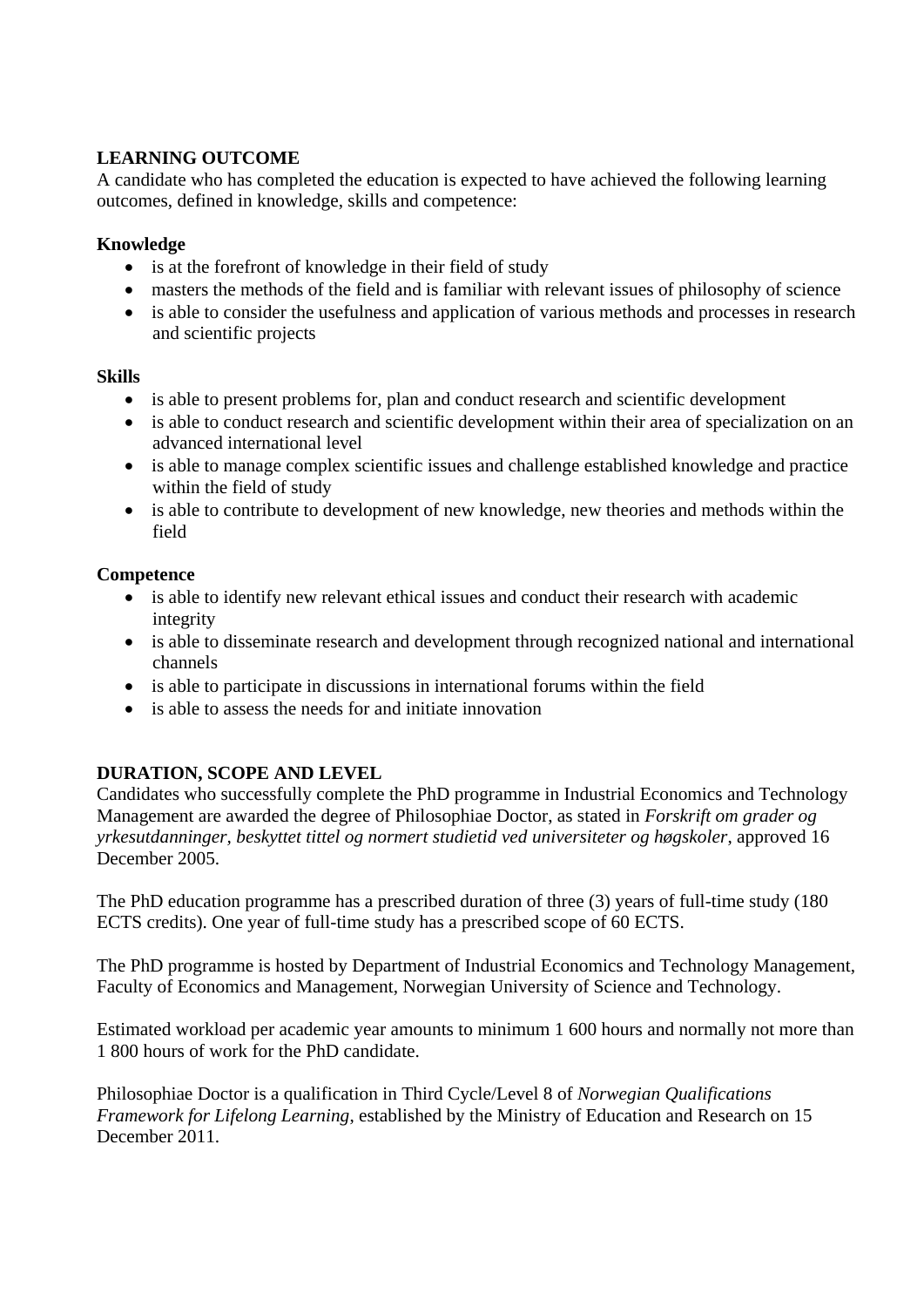# **STRUCTURE OF THE STUDY PROGRAMME**

#### **Areas of study**

PhD candidates who are submitted to the PhD programme in Industrial Economics and Technology Management can choose one of the following areas of study:

- Strategy and Management
- Operations Management
- Finance and Managerial Economics
- Operations Research
- Health, Safety and Environment

Within each area of study, there will be a number of subjects where the Department's academic staff is qualified to supervise doctoral candidates. The following are examples of subject areas supervised by the Department's staff.

• **Strategy and Management:** Technology Based Entrepreneurship and Industrial Innovation**,** Marketing and Internationalization.

**• Operations Management:** Industrial Applications of Organization Theory and Organization Development. Operations Management and Technology Management. Knowledge Management, Team Management and Project Management in Technology Based Companies. Business Relationship, Network Management, Purchasing and Logistics Management.

**• Finance and Managerial Economics:** Quantitative analyses and industrial applications within Capital Budgeting, Finance, Business Economics, Financial Management and Game Theory. **• Operations Research:** Optimization applied to energy systems, production, transportation and logistics by use of linear, non-linear and discrete models with and without stochastic parameters. **• Health, Safety and Environment:** HSE Management, Safety Management, Environmental

Management and Social Responsibility, Occupational Health and Indoor Air Quality.

#### **Research schools**

*Norwegian Research School in Innovation (NORSI):* The main objective of the Norwegian Research School in Innovation is to provide high quality PhD degrees in innovation. A total of ten institutions cooperate on designing the course programme. In addition, a number of experts and lecturers from prestigious international institutions and universities contribute to the course programme. The research school NORSI is funded by the Research Council of Norway. More information can be found on NORSI's website:<http://www.ntnu.edu/innovation/>

**Required course work – Structure and implementation**  $(\S 8 \text{ in the PhD Reynolds})$ The organized academic course work component must cover at least 30 credits in total, of which at least 20 credits must be taken from established PhD level courses. If a master's course is to be included in the required coursework, the passing grade is equivalent to B or higher in terms of NTNU's grading scale.

The PhD course plan must be approved by the Department. Any applications for change of the approved PhD course plan should be submitted on a separate application form and considered by the Department after a recommendation from the main supervisor. The candidate is responsible for signing up for evaluation in courses within the given deadlines.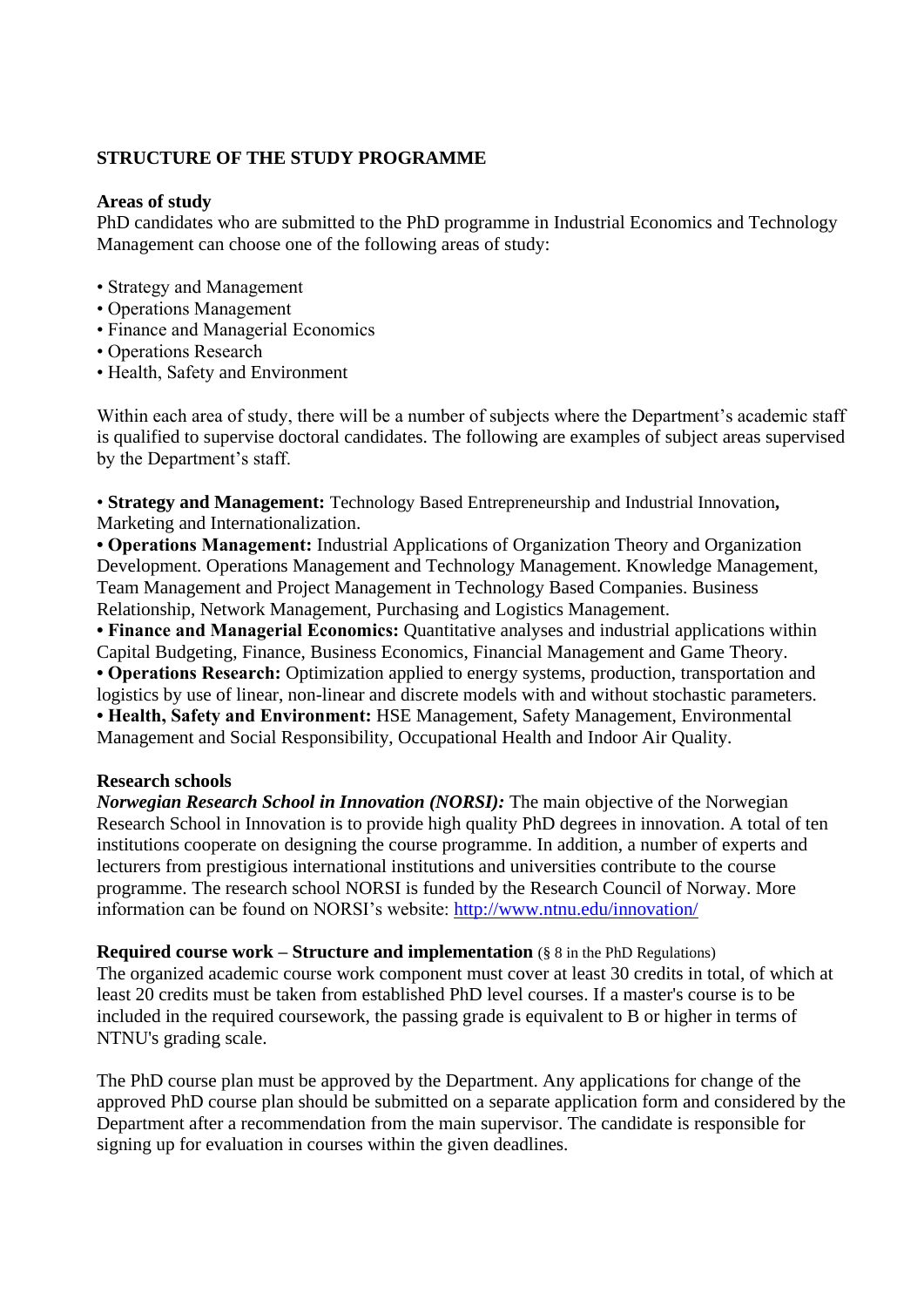|  | Courses that will be offered in the programme and the individual areas of study: |
|--|----------------------------------------------------------------------------------|

| Code                                                                    | <b>Title</b>                           | <b>Credits</b> | Semester       | <b>First lecture</b>           |  |
|-------------------------------------------------------------------------|----------------------------------------|----------------|----------------|--------------------------------|--|
| Philosophy of Science/Methodological Courses:                           |                                        |                |                |                                |  |
| <b>SFEL8000</b>                                                         | Philosophy of Science for the Social   | 10             | A/S            | Autumn - 17                    |  |
|                                                                         | Sciences                               |                |                |                                |  |
|                                                                         |                                        |                |                |                                |  |
| <b>Strategy and Management</b>                                          |                                        |                |                |                                |  |
| IØ8100                                                                  | Innovation and Entrepreneurship        | 10             | A/S            | Autumn - 17                    |  |
| IØ8204                                                                  | Methods for Research and               | 10             | $\overline{A}$ | Autumn - 18*                   |  |
|                                                                         | <b>Consulting of Teams Emphasizing</b> |                |                |                                |  |
|                                                                         | <b>SPGR</b>                            |                |                |                                |  |
| IØ8902                                                                  | Innovation Research - From Origin      | 7,5            | $\mathbf{A}$   | Autumn $-18*$                  |  |
|                                                                         | to Current Frontier                    |                |                |                                |  |
|                                                                         |                                        |                |                |                                |  |
| <b>Operations Management</b>                                            |                                        |                |                |                                |  |
| IØ8200                                                                  | Organizational Theory, Technology      | 20             | $\overline{A}$ | Autumn - 17 / Spring -         |  |
|                                                                         | and Change                             |                |                | 18 (duration of the            |  |
|                                                                         |                                        |                |                | course will be two             |  |
|                                                                         |                                        |                |                | semesters)                     |  |
| <b>Finance and Managerial Economics</b>                                 |                                        | 10             | $\mathbf{A}$   | Autumn - 17                    |  |
| IØ8303<br>108304                                                        | <b>Energy Markets</b>                  |                | $\mathbf{A}$   | Autumn - 17                    |  |
| Market Risk Analysis                                                    |                                        | 7,5            |                |                                |  |
| <b>Operations Research</b><br>IØ8400<br><b>Mathematical Programming</b> |                                        | 10             | S              | Spring - 18                    |  |
| IØ8401                                                                  | <b>Stochastic Optimization</b>         | 10             | A              | Autumn - 18 $\hspace{0.1mm}^*$ |  |
| IØ8402                                                                  | <b>Optimization in Maritime</b>        | 10             | $\overline{A}$ | Autumn - 18 *                  |  |
|                                                                         | Transportation                         |                |                |                                |  |
| IØ8806                                                                  | <b>Introduction Course in</b>          | 2,5            | $\mathbf{A}$   | Autumn - 17                    |  |
|                                                                         | <b>Complementarity Models and</b>      |                |                |                                |  |
|                                                                         | Equilibrium                            |                |                |                                |  |
| IØ8807                                                                  | <b>Advanced Course in</b>              | 2,5            | S              | Spring - 18                    |  |
|                                                                         | Complementarity Models and             |                |                |                                |  |
|                                                                         | Equilibrium                            |                |                |                                |  |
| Health, Environment and Safety                                          |                                        |                |                |                                |  |
| IØ8500                                                                  | Work and Health                        | 10             | S              | Spring - 18                    |  |
| IØ8502                                                                  | The Understanding and                  | 10             | $\mathbf{A}$   | Autumn - 18 *                  |  |
|                                                                         | Management of Safety in                |                |                |                                |  |
|                                                                         | Organizations                          |                |                |                                |  |
| IØ8504                                                                  | Theory and methods in systems          | 10             | S              | Spring - $19*$                 |  |
|                                                                         | approaches to sustainability           |                |                |                                |  |

\*) Lectures will not be given in the academic year 2017/2018.

## **Individually selected syllabus for doctoral students**

In addition to the courses in the PhD course catalogue, individually selected syllabus within each subject area is offered, specially designed for each candidate.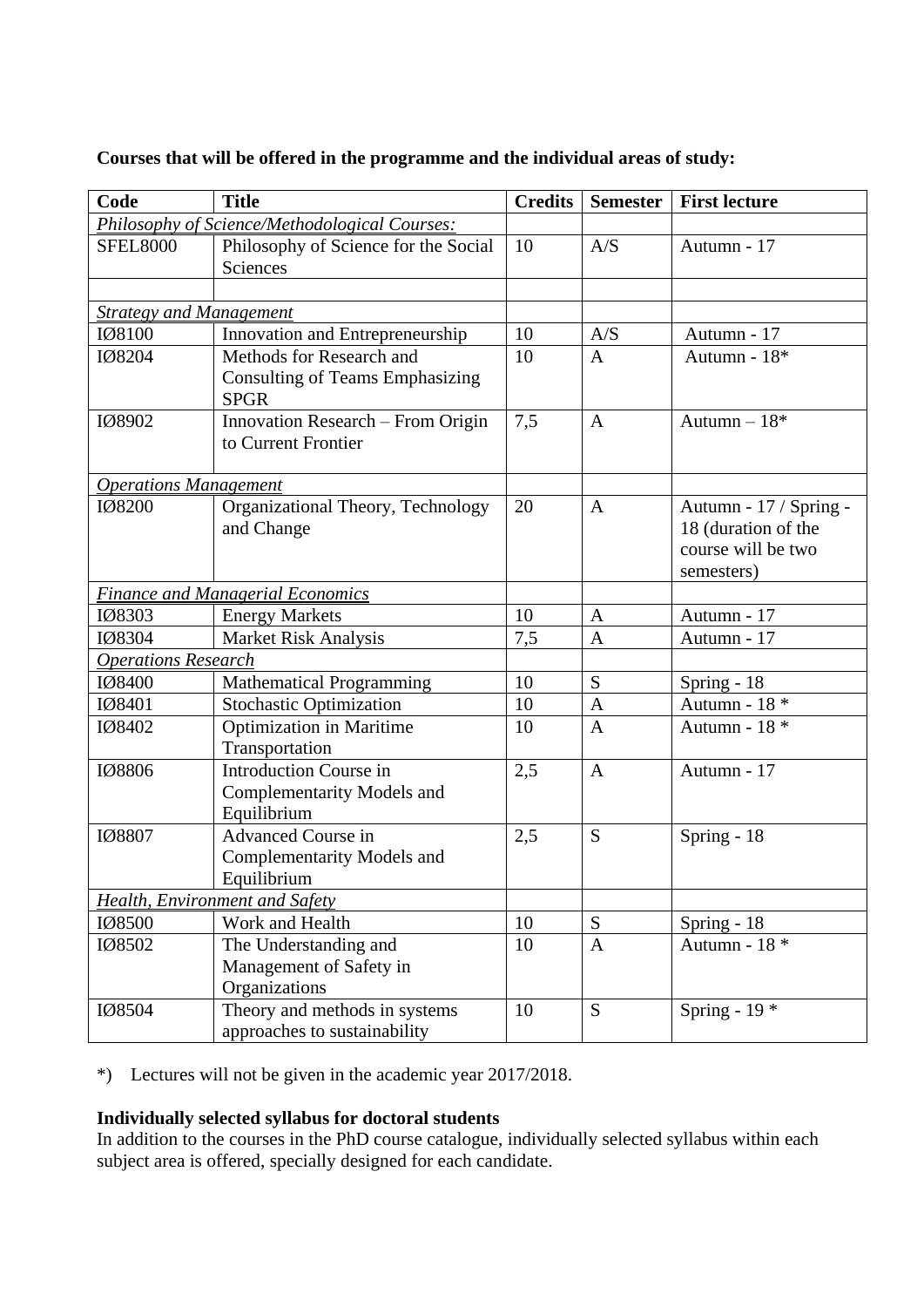#### **The PhD thesis** (§ 10 in the PhD Regulations)

The thesis is to be an independent piece of academic work that meets international standards with regard to ethical requirements, academic standards and method in the subject area. The thesis must contribute to the development of new scientific knowledge and must achieve a level meriting publication as part of the literature in its field. Specific requirements for the thesis are found in § 10 in the PhD Regulations.

#### **Doctoral examination** (§ 19 in the PhD Regulations)

When the PhD candidate has submitted an application for assessment of the PhD thesis, there will be appointed an assessment committee, cf. § 14 and § 15 in the PhD Regulations. Faculty of Economics and Management decides, based on the assessment committee's report, whether or not the PhD thesis is worthy of a public defence, cf. § 16 in the PhD Regulations. Regulations conserning PhD theses that have been found *not* worthy of being defended for the PhD degree, are described in the PhD Regulations, § 15.2 and § 17.

When a PhD thesis has been found worthy of being defended for the PhD degree, the candidate must successfully deliver a trial lecture and a public defence the thesis (disputation).

**Assessment** (§ 12 in the PhD Regulations)

The PhD degree is to be awarded on the basis of:

- an approved and published acedemic thesis
- approved completion of the required coursework or other academic training
- an approved trial lecture on an assigned topic
- an approved public defence of the PhD thesis (disputation)

#### **METHODS FOR LEARNING**

#### **Required coursework**

PhD candidates must pass all courses in the approved PhD course plan, cf. § 8 in the PhD Regulations. The evaluation form will be adapted to the content in each course.

#### **Reporting** (§ 9 in the PhD Regulations)

During the agreement period, the PhD candidate and main supervisor are to submit separate written reports to the Faculty, describing the candidates progress in the PhD education. The procedure for submission and treatment of these reports are described by Faculty of Economics and Management.

#### **Academic dissemination** (§ 5.2 in the PhD Regulations)

It is expected that the main results of the thesis are published in international scientific publication channels with referee system. This is considered to be a joint responsibility of both candidate and supervisor. The publication of articles may take place after the completion of the PhD studies.

#### **Trial lecture and public defence**

An assessment committee will be appointed in order to assess the quality of PhD thesis, the trial lecture and the public defence of the thesis (disputation), cf. § 14 in the PhD Regulations. Based on the assessment committee's evaluation, the Faculty considers if the PhD degree is to be awarded, cf. § 16 and § 20 in the PhD Regulations.